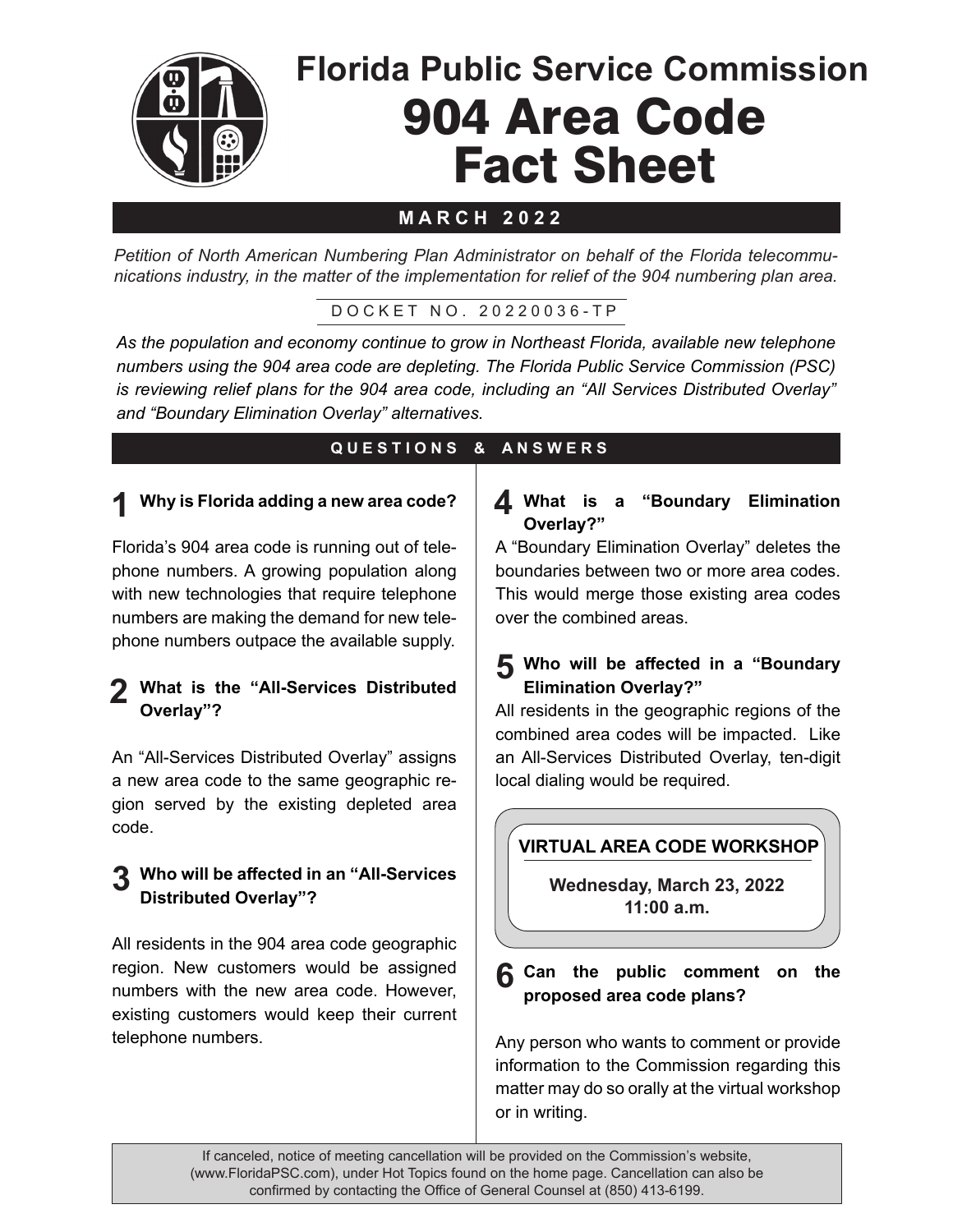To speak at the virtual workshop, you must sign up by calling (850) 413-7080 or by emailing *speakersignup@psc.state.fl.us*. You will need to provide your name, address, telephone number, and reference Docket No. 20220036. The deadline to sign up is noon two business days prior to the meeting.

One day prior to the meeting, speakers will be provided further instructions from PSC staff on how to participate.

Written comments should be mailed to:

Florida Public Service Commission Office of Commission Clerk 2540 Shumard Oak Boulevard Tallahassee, FL 32399-0850.

The PSC will also accept emailed comments at clerk@psc.state.fl.us. Please be sure to include **Docket Number 20220036-TP** in your comments. If you have questions, contact the PSC's Office of Consumer Assistance & Outreach at 1-800-342-3552.

# **If an Overlay is approved, what remains 7 the same?**

- Customers' telephone numbers, including current area code, will not change.
- The price of a call, coverage area, or other rates and services will not change due to the overlay.
- What is a local call now will remain a local call regardless of the number of digits dialed.

# **8** What will customers need to do if the **PSC approves an Overlay or a Boundary Elimination?**

• Dial 10 digits for all local calls within the overlay region.

• Identify their telephone numbers as a 10-digit number, and include the area code when providing the number.

• Ensure that all services, automatic dialilng equipment, or other types of equipment recognize the new area code as a valid area code, and continue to program telephone numbers with 10-digit telephone numbers.

# **When will the PSC make a decision? 9**

The PSC staff is scheduled to file a recommendation about the 904 area code relief plan with the Commission on, 2022. The Commissioners are expected to vote on this matter at the , 2022 Commission Conference.

# **How can I follow the Commission 10Conference?**

You can watch the virtual workshop and Commission Conference live from the PSC website at *www.FloridaPSC.com*. Look for the "Watch Live Broadcast" icon on the left side of the webpage. An audio only option is available by dialing 850-413-7999. If you are hearing or speech impaired, you may contact the PSC by using the Florida Relay Service at (800) 955- 8771 (TDD).

*\* Any email or other correspondence sent to a Florida Public Service Commissioner, or any other public official and/or employee of the PSC, in the transaction of public business is considered a public record and is subject*  to Florida's Public Records Law. This means that Florida law generally requires the PSC to provide a copy of *any such email or correspondence, upon request, for inspection and copying to any Florida citizen or to any member of the media.*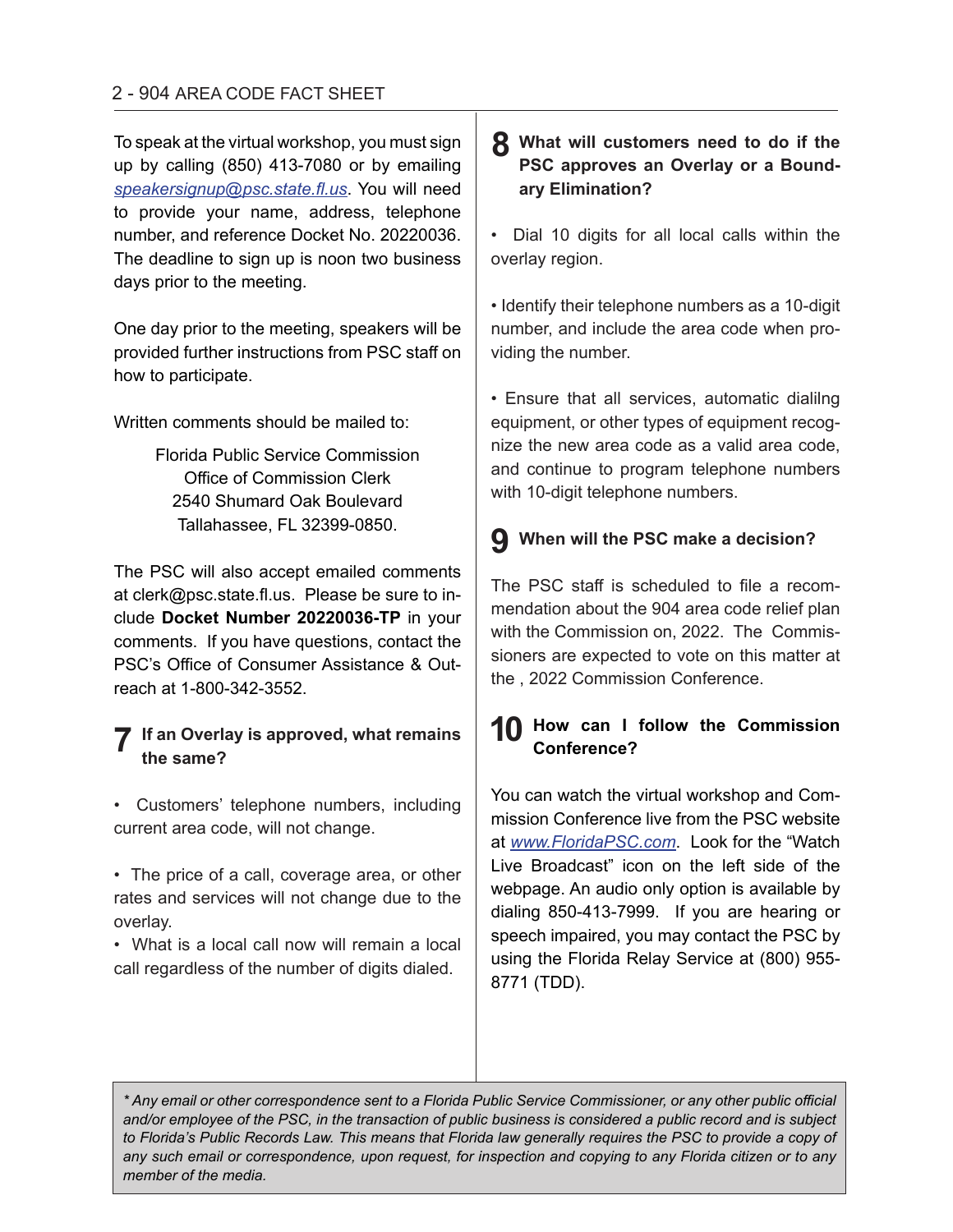*Petition of North American Numbering Plan Administrator on behalf of the Florida telecommunications industry, in the matter of the implementation for relief of the 904 numbering plan area.* 

D O C K E T N O . 2 0 2 2 0 0 3 6 - T P

Name

Address

To submit your comments about this docket to the Florida Public Service Commission, please complete this comment form and return it by mail, or scan and email to the Commission Clerk at clerk@psc.state.fl.us. Correspondence will be placed in the docket file.

| CUSTOMER COMMENTS |  |
|-------------------|--|
|                   |  |
|                   |  |
|                   |  |
|                   |  |
|                   |  |
|                   |  |
|                   |  |
|                   |  |
|                   |  |
|                   |  |
|                   |  |
|                   |  |
|                   |  |

F O L D & T A P E -- See back for address

*Any email or other correspondence sent to a Florida Public Service Commissioner, or any other public official and/ or employee of the PSC, in the transaction of public business is considered a public record and is subject to Florida's Public Records Law. This means that Florida law generally requires the PSC to provide a copy of any such email or correspondence, upon request, for inspection and copying to any Florida citizen or to any member of the media.*